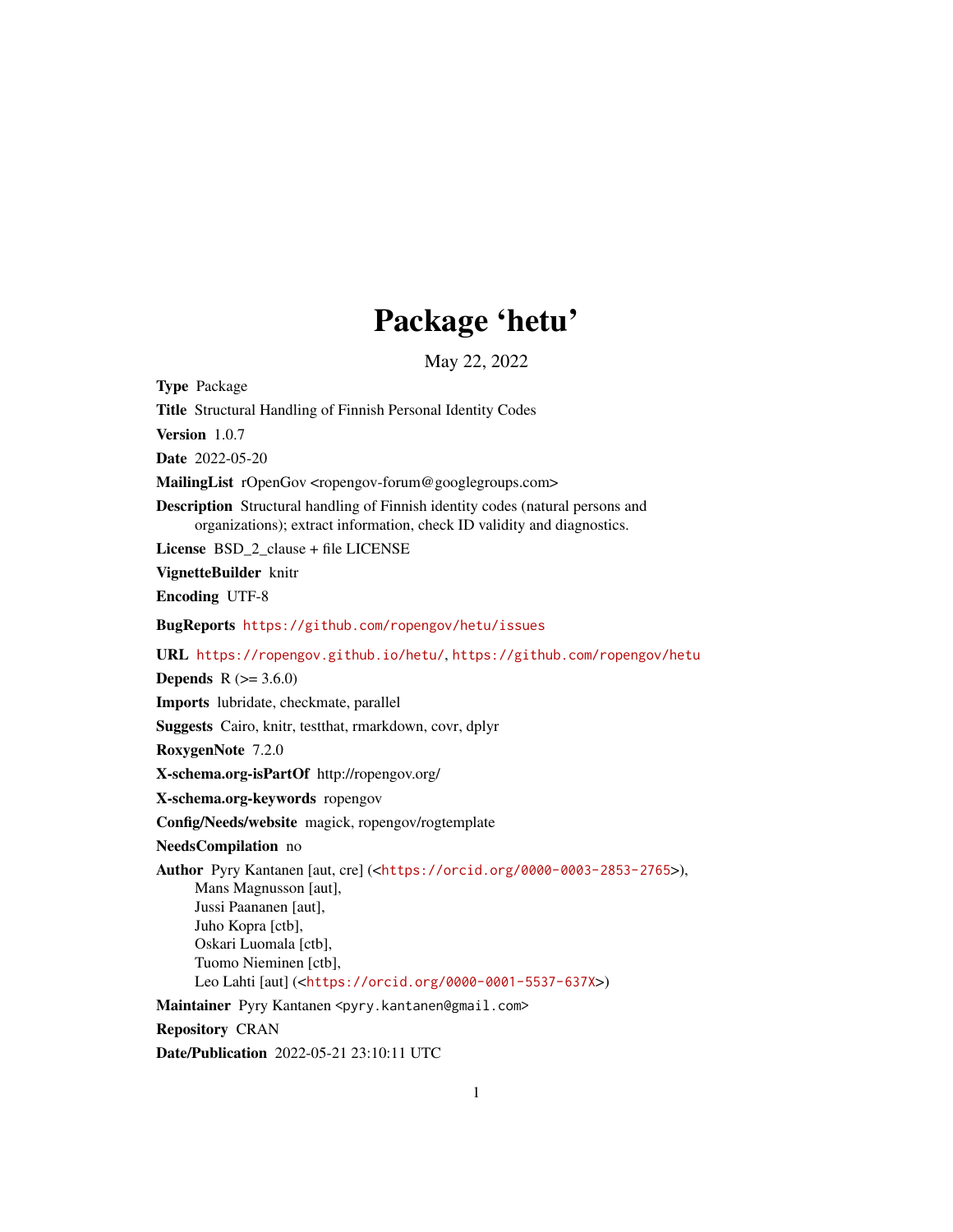## <span id="page-1-0"></span>R topics documented:

#### **Index** [13](#page-12-0)

bid\_ctrl *Check Validity of Finnish Business ID (Y-tunnus)*

#### Description

A function that checks whether a bid (Finnish Business ID) is valid. Returns TRUE or FALSE.

### Usage

bid\_ctrl(bid)

#### Arguments

bid a vector of 1 or more business identity numbers

#### Examples

```
bid_ctrl(c("0000000-0", "0000001-9")) # TRUE TRUE
bid_ctrl("0737546-1") # FALSE
```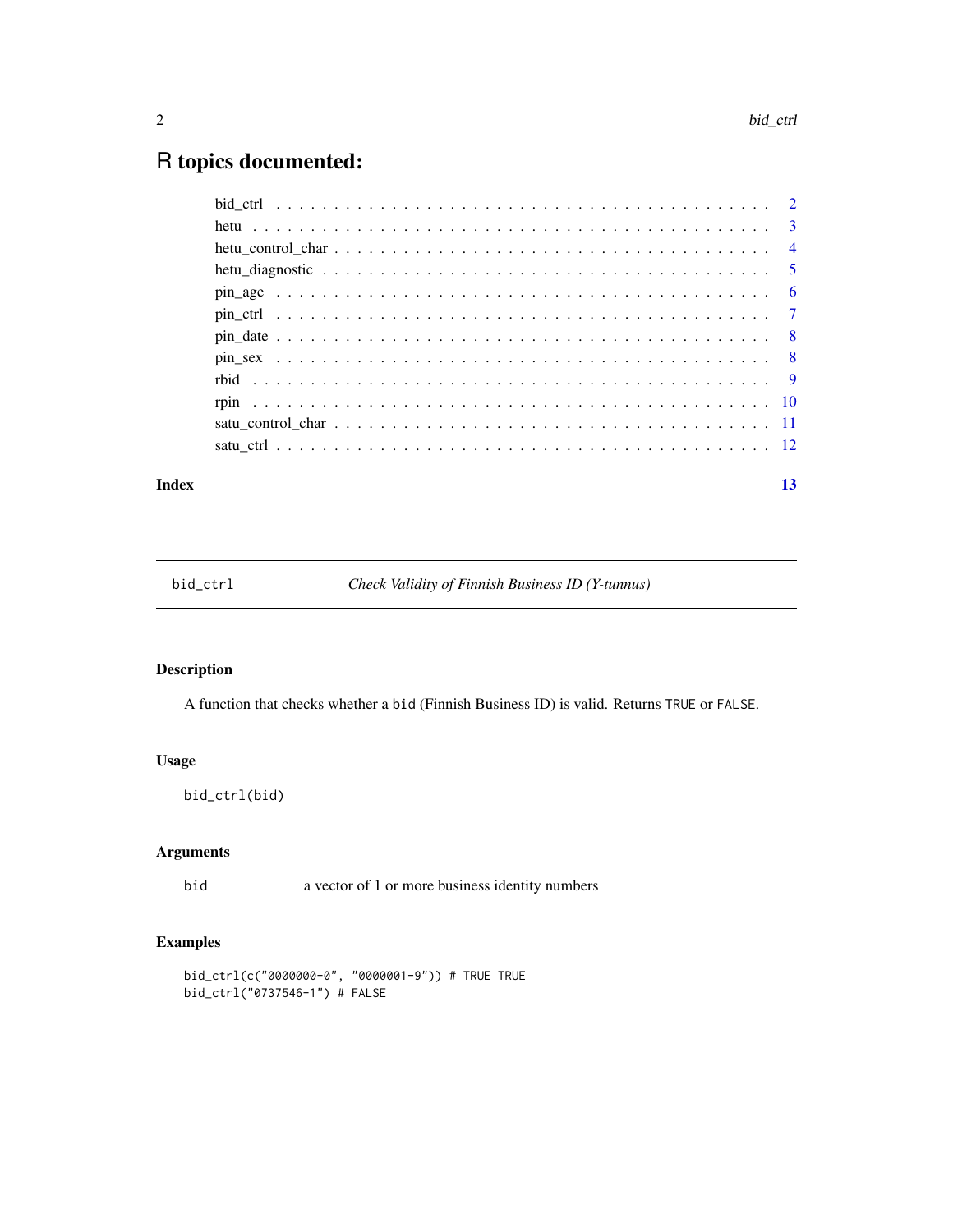#### <span id="page-2-1"></span><span id="page-2-0"></span>Description

Extract embedded information from Finnish personal identity codes (hetu).

#### Usage

hetu(pin, extract = NULL, allow.temp = FALSE, diagnostic = FALSE)

#### Arguments

| pin        | Finnish personal identity $code(s)$ as a character vector                                                                                                                                                                                                                         |
|------------|-----------------------------------------------------------------------------------------------------------------------------------------------------------------------------------------------------------------------------------------------------------------------------------|
| extract    | Extract only selected part of the information. Valid values are "hetu", "sex",<br>"p.num", "ctrl.char", "date", "day", "month", "year", "century", "is.temp".<br>If NULL (default), returns all information.                                                                      |
| allow.temp | Allow artificial or temporary PINs (personal numbers 900-999). If FALSE (de-<br>fault), only PINs intended for official use (personal numbers 002-899) are al-<br>lowed.                                                                                                          |
| diagnostic | Print additional information about possible problems in PINs. The checks are<br>"valid.p.num", "valid.ctrl.char", "correct.ctrl.char", "valid.date",<br>"valid.day", "valid.month", "valid.length", "valid.century". Default is<br>FALSE which returns no diagnostic information. |

#### Value

Finnish personal identity code data.frame, or if extract parameter is set, the requested part of the information as a vector. Returns an error or NA if the given character vector is not a valid Finnish personal identity code.

| hetu      | Finnish personal identity code as a character vector. A correct pin should be in<br>the form DDMMYYCZZZQ, where DDMMYY stands for date, C for century<br>sign, ZZZ for personal number and Q for control character. |
|-----------|---------------------------------------------------------------------------------------------------------------------------------------------------------------------------------------------------------------------|
| sex       | sex of the person as a character vector ("Male" or "Female").                                                                                                                                                       |
| p.num     | Personal number part of the identity code.                                                                                                                                                                          |
| ctrl.char | Control character for the personal identity code.                                                                                                                                                                   |
| date      | Birthdate.                                                                                                                                                                                                          |
| day       | Day of the birthdate.                                                                                                                                                                                               |
| month     | Month of the birthdate.                                                                                                                                                                                             |
| year      | Year of the birthdate.                                                                                                                                                                                              |
| century   | Century character of the birthdate: $+ (1800)$ , $- (1900)$ or A (2000).                                                                                                                                            |
| valid.pin | Does the personal identity code pass all validity checks: (TRUE or FALSE)                                                                                                                                           |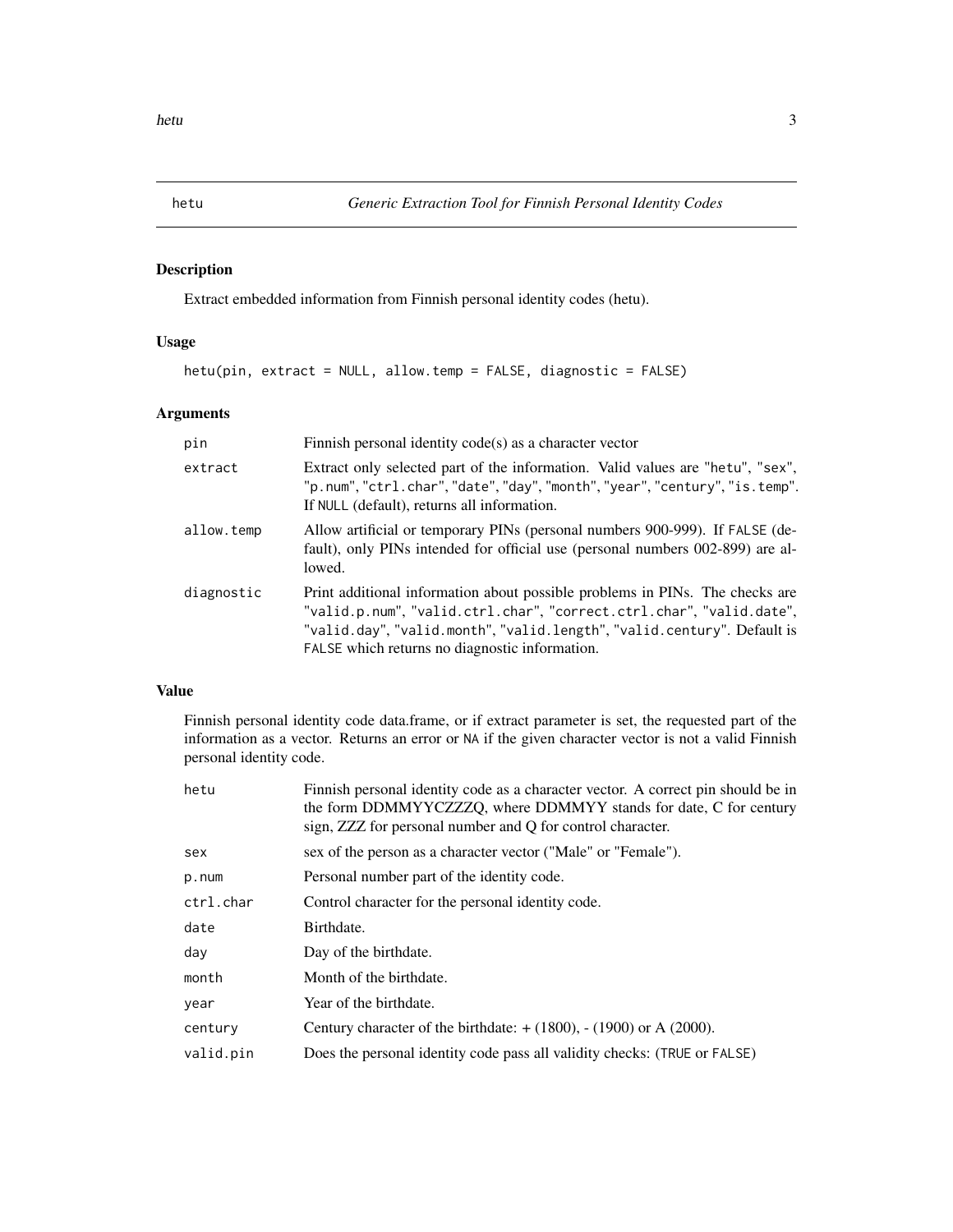#### <span id="page-3-0"></span>Author(s)

Pyry Kantanen, Jussi Paananen

#### See Also

[pin\\_ctrl](#page-6-1) For validating Finnish personal identity codes.

#### Examples

```
hetu("111111-111C")
hetu("111111-111C")$date
hetu("111111-111C")$sex
# Same as previous, but using extract argument
hetu("111111-111C", extract="sex")
# Process a vector of hetu's
hetu(c("010101-0101", "111111-111C"))
# Process a vector of hetu's and extract sex information from each
hetu(c("010101-0101", "111111-111C"), extract="sex")
```
hetu\_control\_char *Calculate Control Character for Personal Identity Code*

#### Description

Calculate a valid control character for an incomplete Finnish personal identity codes (hetu).

#### Usage

```
hetu_control_char(pin, with.century = TRUE)
```
#### Arguments

| pin          | An incomplete PIN that ONLY has a date, century marker (optional, see param-  |
|--------------|-------------------------------------------------------------------------------|
|              | eter with.century) and personal number                                        |
| with.centurv | If TRUE (default), the function assumes that the PIN input contains a century |
|              | marker (DDMMYYQZZZ). If FALSE, the function assumes that the PIN con-         |
|              | tains only date and personal number (DDMMYYZZZ).                              |

#### Details

This method of calculating the control character was devised by mathematician Erkki Pale (1962) to detect input errors but also to detect errors produced by early punch card machines. The long number produced by writing the birth date and the personal number together are divided by 31 and the remainder is used to look up the control character from a separate table containing alphanumeric characters except letters G, I, O, Q and Z.

The method of calculating the control character does not need century character and therefore the function has an option to omit it.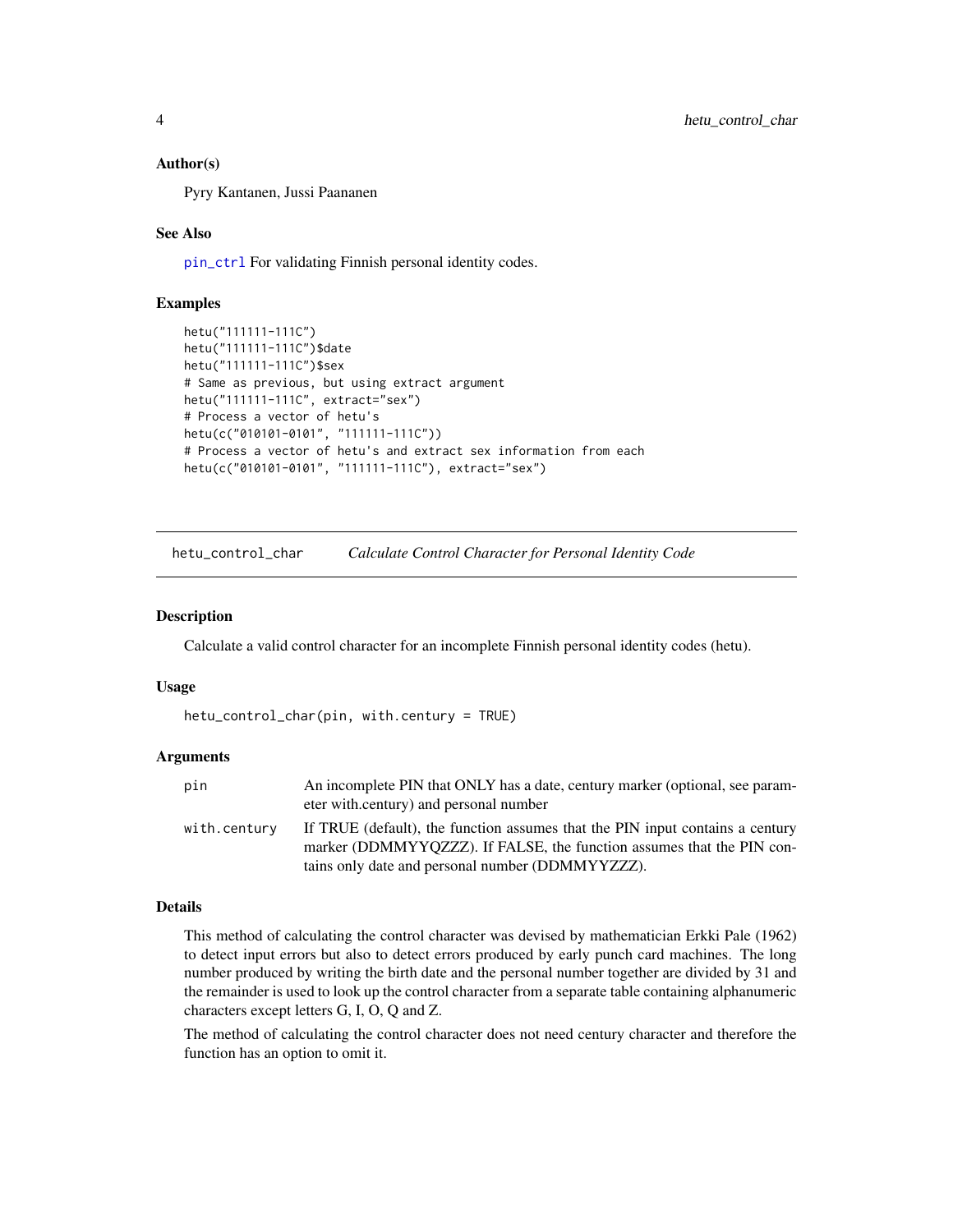#### <span id="page-4-0"></span>hetu\_diagnostic 5

#### Value

Control character, either a number 0-9 or a letter.

#### Author(s)

Pyry Kantanen

#### See Also

[hetu](#page-2-1) For extracting information from Finnish personal identity codes.

#### Examples

```
hetu_control_char("010101-010")
hetu_control_char("010101010", with.century = FALSE)
```
hetu\_diagnostic *Diagnostics Tool for Personal Identity Codes*

#### Description

Prints information on the tests that are used to confirm or reject the validity of each personal identity code.

#### Usage

```
hetu_diagnostic(pin, extract = NULL)
```

```
pin_diagnostic(pin, extract = NULL)
```
#### Arguments

| pin     | Finnish personal identification number as a character vector, or vector of identi-<br>fication numbers as a character vectors                                                                                                                                                        |
|---------|--------------------------------------------------------------------------------------------------------------------------------------------------------------------------------------------------------------------------------------------------------------------------------------|
| extract | Extract only selected part of the diagnostic information. Valid values are "hetu",<br>"is.temp", "valid.p.num", "valid.ctrl.char", "correct.ctrl.char", "valid.date",<br>"valid.day", "valid.month", "valid.length", "valid.century". If NULL<br>(default), returns all information. |

#### Value

A data.frame containing diagnostic checks about PINs.

#### See Also

[hetu](#page-2-1) for the main function on which hetu\_diagnostic relies on.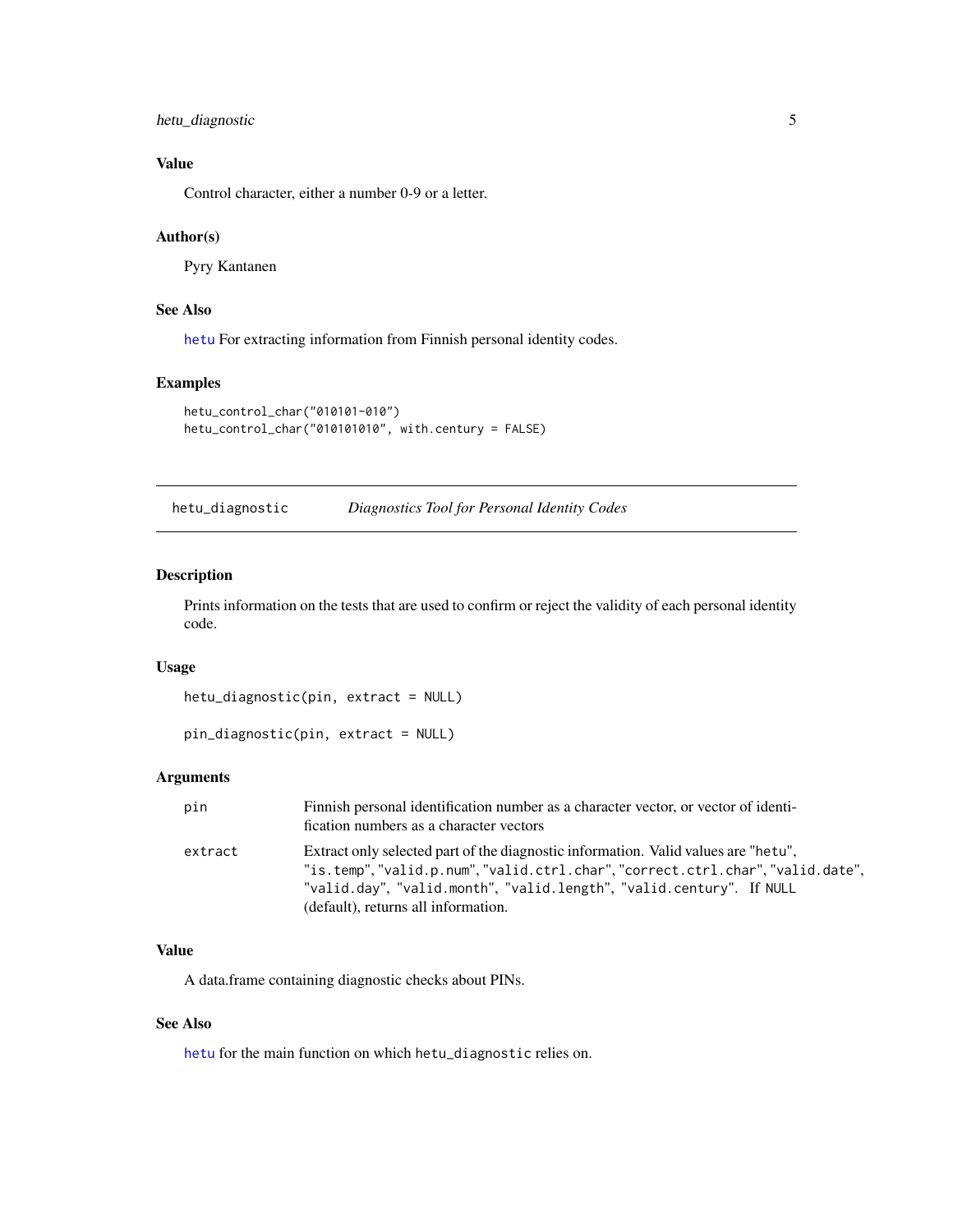#### Examples

```
diagnosis_example <- c("010101-0102", "111111-111Q",
"010101B0101", "320101-0101", "011301-0101",
"010101-01010", "010101-0011")
## Print all diagnostics for various fake personal identity codes
hetu_diagnostic(diagnosis_example)
# Extract century-related checks
hetu_diagnostic(diagnosis_example, extract = "valid.century")
diagnosis_example <- c("010101-0102", "111111-111Q",
"010101B0101", "320101-0101", "011301-0101",
"010101-01010", "010101-0011")
## Print all diagnoses
pin_diagnostic(diagnosis_example)
```
pin\_age *Extract Age from Personal Identity Code*

#### Description

Calculate age in years, months, weeks or days from personal identity codes.

#### Usage

```
pin_age(pin, date = Sys.Date(), timespan = "years", allow.temp = FALSE)
```

```
hetu_age(pin, date = Sys.Date(), timespan = "years", allow.temp = FALSE)
```
#### Arguments

| pin        | Finnish personal identity $code(s)$ as a character vector                                                                                                                |
|------------|--------------------------------------------------------------------------------------------------------------------------------------------------------------------------|
| date       | Date at which age is calculated. If a vector is provided it must be of the same<br>length as the pin argument.                                                           |
| timespan   | Timespan to use to calculate age. The possible timespans are:                                                                                                            |
|            | • years (Default)                                                                                                                                                        |
|            | $\bullet$ months                                                                                                                                                         |
|            | • weeks                                                                                                                                                                  |
|            | $\bullet$ days                                                                                                                                                           |
| allow.temp | Allow artificial or temporary PINs (personal numbers 900-999). If FALSE (de-<br>fault), only PINs intended for official use (personal numbers 002-899) are al-<br>lowed. |

#### Value

Age as an integer vector.

<span id="page-5-0"></span>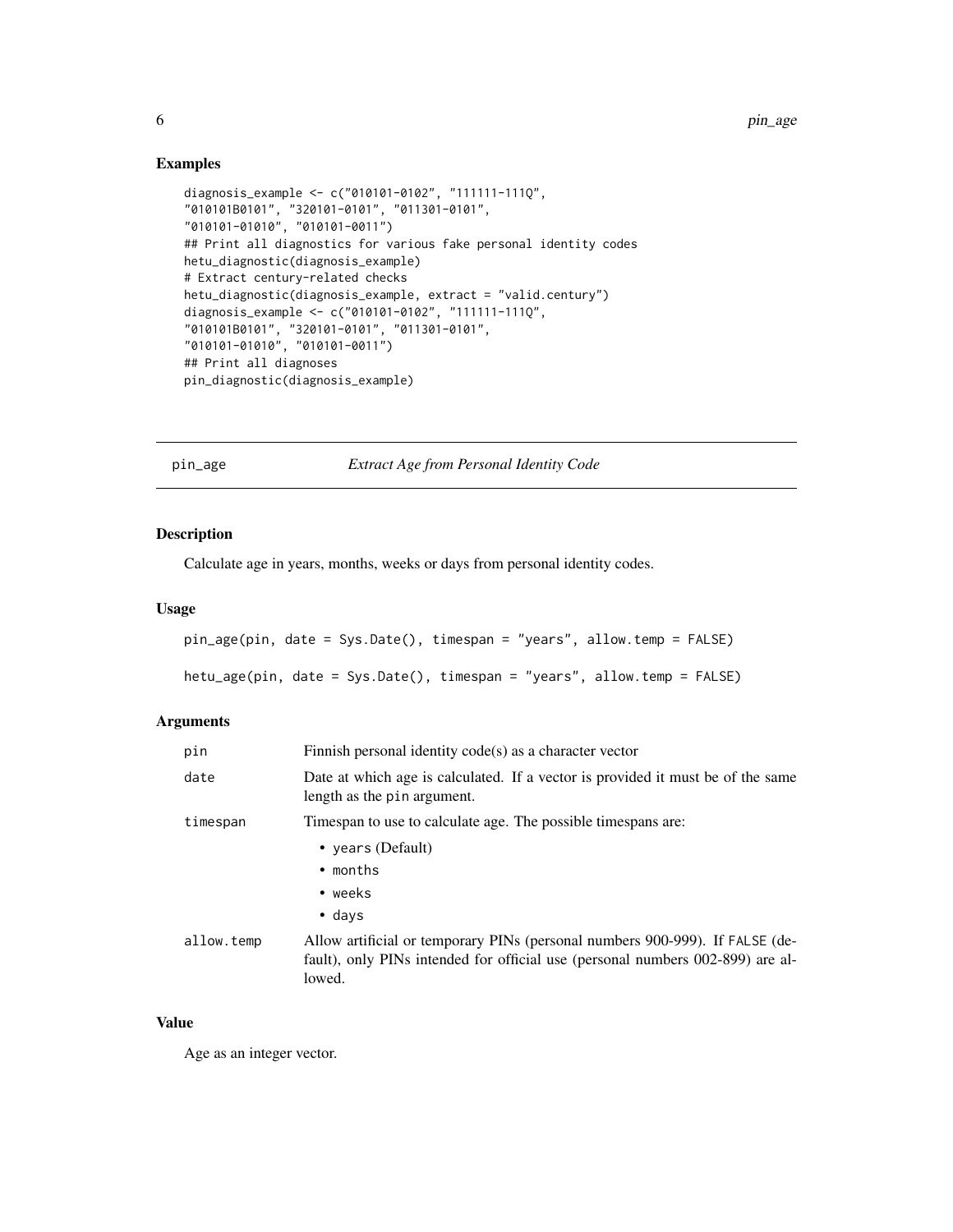#### <span id="page-6-0"></span>pin\_ctrl 7

#### Examples

```
ex_pin <- c("010101-0101", "111111-111C")
pin_age(ex_pin, date = "2012-01-01")
ex_pin <- c("010101-0101", "111111-111C")
hetu_age(ex_pin, date = "2012-01-01")
```
<span id="page-6-1"></span>pin\_ctrl *Check Validity of Personal Identity Code*

#### Description

Validate Finnish personal identity codes (hetu).

#### Usage

pin\_ctrl(pin, allow.temp = FALSE)

hetu\_ctrl(pin, allow.temp = FALSE)

#### Arguments

| pin        | Finnish personal identity code(s) as a character vector                      |
|------------|------------------------------------------------------------------------------|
| allow.temp | If TRUE, temporary PINs (personal numbers 900-999) are handled similarly to  |
|            | regular PINs (personal numbers 002-899), meaning that otherwise valid tempo- |
|            | rary PIN will return a TRUE. Default is FALSE.                               |

#### Value

A logical vector indicating whether the input vector contains valid Finnish personal identity codes.

#### Author(s)

Pyry Kantanen

#### See Also

[hetu](#page-2-1) For extracting information from Finnish personal identity codes.

#### Examples

```
pin_ctrl("010101-0101") # TRUE
pin_ctrl("010101-010A") # FALSE
pin_ctrl(c("010101-0101", "010101-010A")) # TRUE FALSE
hetu_ctrl("010101-0101") # TRUE
hetu_ctrl("010101-010A") # FALSE
hetu_ctrl(c("010101-0101", "010101-010A")) # TRUE FALSE
```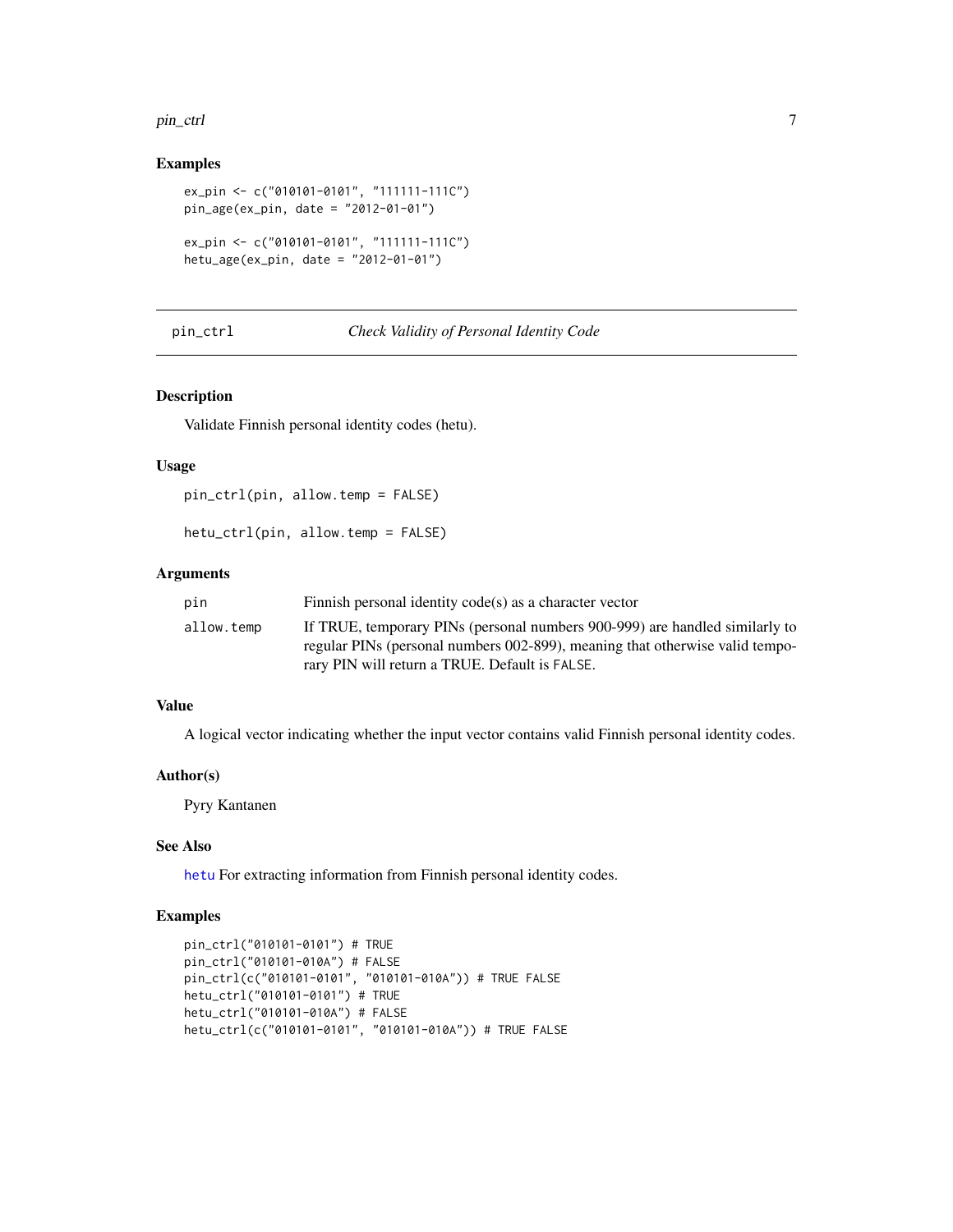<span id="page-7-0"></span>

#### Description

Returns the date of birth in date format.

#### Usage

```
pin_date(pin, allow.temp = FALSE)
hetu_date(pin, allow.temp = FALSE)
```
#### Arguments

| pin        | Finnish personal identity code(s) as a character vector                                                                                                                  |
|------------|--------------------------------------------------------------------------------------------------------------------------------------------------------------------------|
| allow.temp | Allow artificial or temporary PINs (personal numbers 900-999). If FALSE (de-<br>fault), only PINs intended for official use (personal numbers 002-899) are al-<br>lowed. |

#### Value

Date of birth as a vector in date format.

#### Examples

```
pin_date(c("010101-0101", "111111-111C"))
```

```
hetu_date(c("010101-0101", "111111-111C"))
```
pin\_sex *Extract Sex from Personal Identity Code*

#### Description

Extract sex (as binary) from Finnish personal identification code.

#### Usage

```
pin_sex(pin, allow.temp = TRUE)
```
hetu\_sex(pin, allow.temp = TRUE)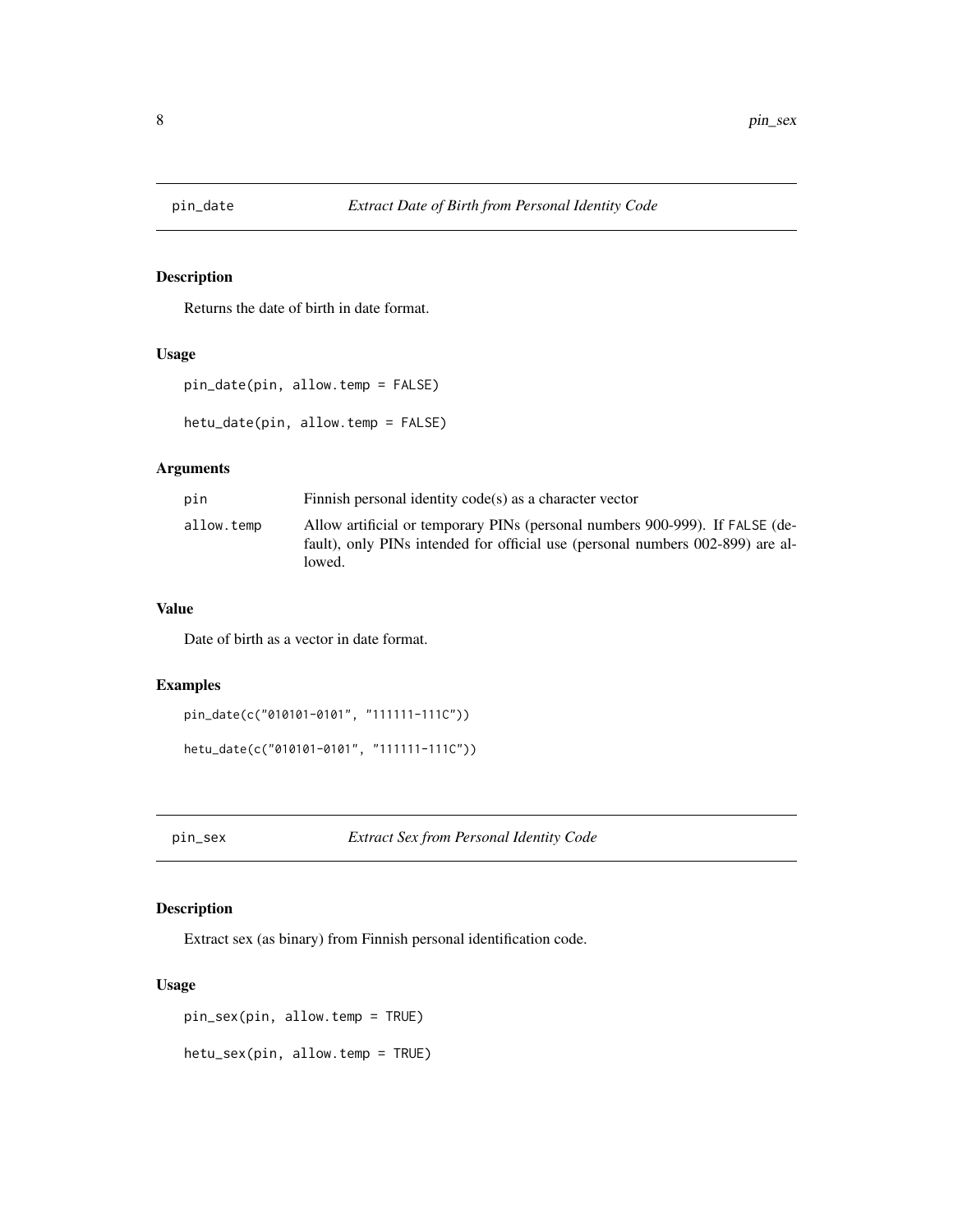#### <span id="page-8-0"></span>rbid and the state of the state of the state of the state of the state of the state of the state of the state o

#### Arguments

| pin        | Finnish personal identity code(s) as a character vector                                                                                                                  |
|------------|--------------------------------------------------------------------------------------------------------------------------------------------------------------------------|
| allow.temp | Allow artificial or temporary PINs (personal numbers 900-999). If FALSE (de-<br>fault), only PINs intended for official use (personal numbers 002-899) are al-<br>lowed. |

#### Value

Factor with label 'Male' and 'Female'.

#### Author(s)

Pyry Kantanen, Leo Lahti

#### See Also

[hetu](#page-2-1) For general information extraction

#### Examples

```
pin_sex("010101-010A")
hetu_sex("010101-010A")
```
rbid *Generate Random Finnish Business ID's (Y-tunnus)*

#### Description

A function that generates random Finnish Business ID's, bid-numbers (Y-tunnus).

#### Usage

rbid(n)

#### Arguments

n number of generated BIDs

#### Value

a vector of generated BID-numbers.

#### Examples

 $x \leftarrow \text{rbid}(3)$ bid\_ctrl(x)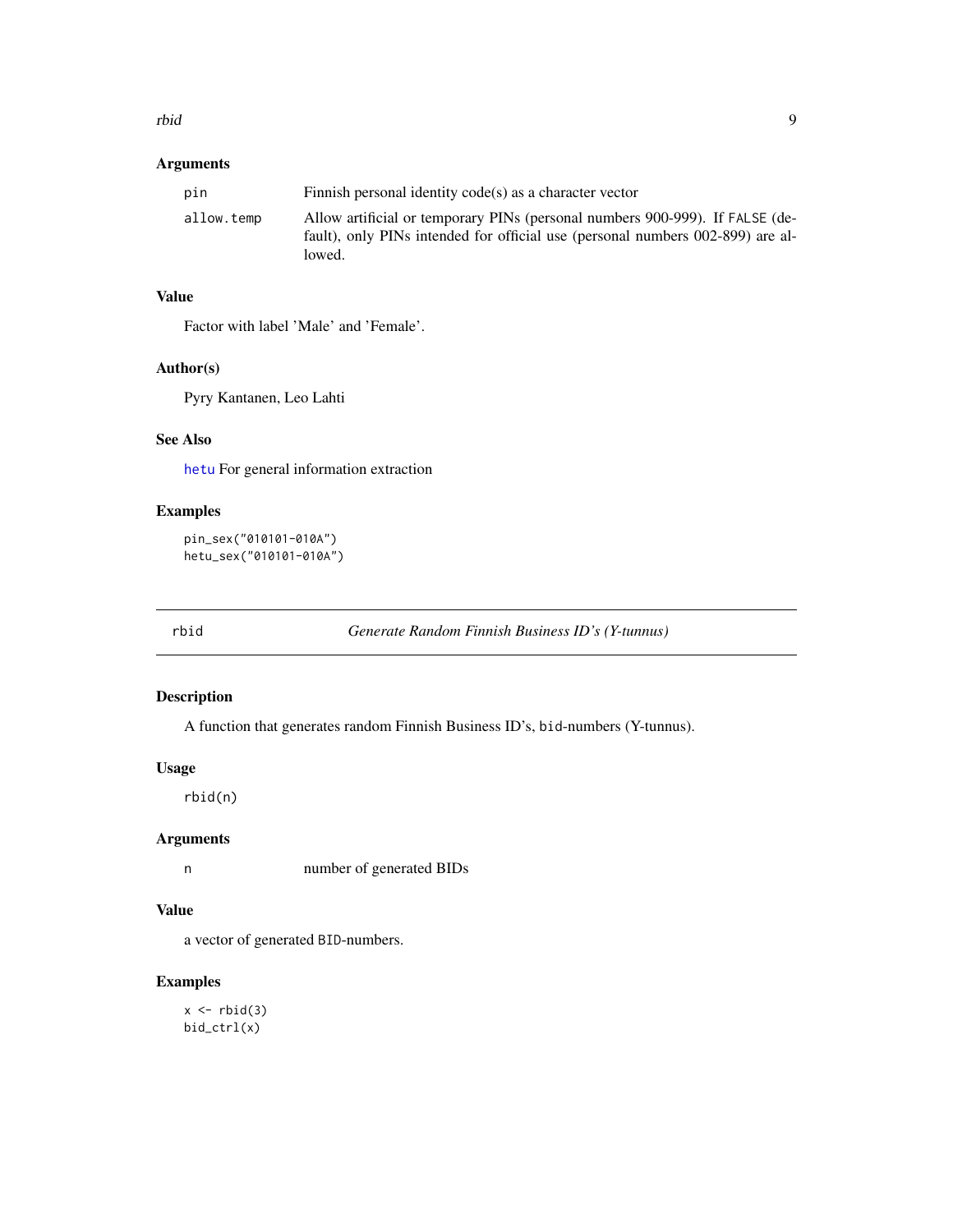#### <span id="page-9-0"></span>Description

A function that generates random Finnish personal identity codes (hetu codes).

#### Usage

```
rpin(
 n,
  start.date = as.Date("1895-01-01"),
 end.date = Sys.Date(),
 p.make = 0.4,
 p.temp = \theta,
 num.cores = 1
)
rhetu(
 n,
  start.date = as.Date("1895-01-01"),
 end.date = Sys.Date(),
 p.make = 0.4,p.temp = 0,
 num.cores = 1
)
```
#### Arguments

| n          | number of generated hetu-pins                                                                                                     |
|------------|-----------------------------------------------------------------------------------------------------------------------------------|
| start.date | Lower limit of generated hetu dates, character string in ISO 8601 standard, for<br>example "2001-02-03". Default is "1895-01-01". |
| end.date   | Upper limit of generated hetu. Default is current date.                                                                           |
| p.male     | Probability of males, between 0.0 and 1.0. Default is 0.4.                                                                        |
| p.temp     | Probability of temporary identification numbers, between 0.0 and 1.0. Default<br>is $0.0$ .                                       |
| num.cores  | The number of cores for parallel processing. The number of available cores can<br>be determined with detectCores(). Default is 1. |

#### Details

There is a finite number of valid personal identity codes available per day. More specifically, there are 498 odd personal numbers for males and 498 even personal numbers for females from range 002-899. Additionally there are 50 odd numbers for males and 50 even numbers for females in the temporary personal identity code number range 900-999 that is not normally in use. This function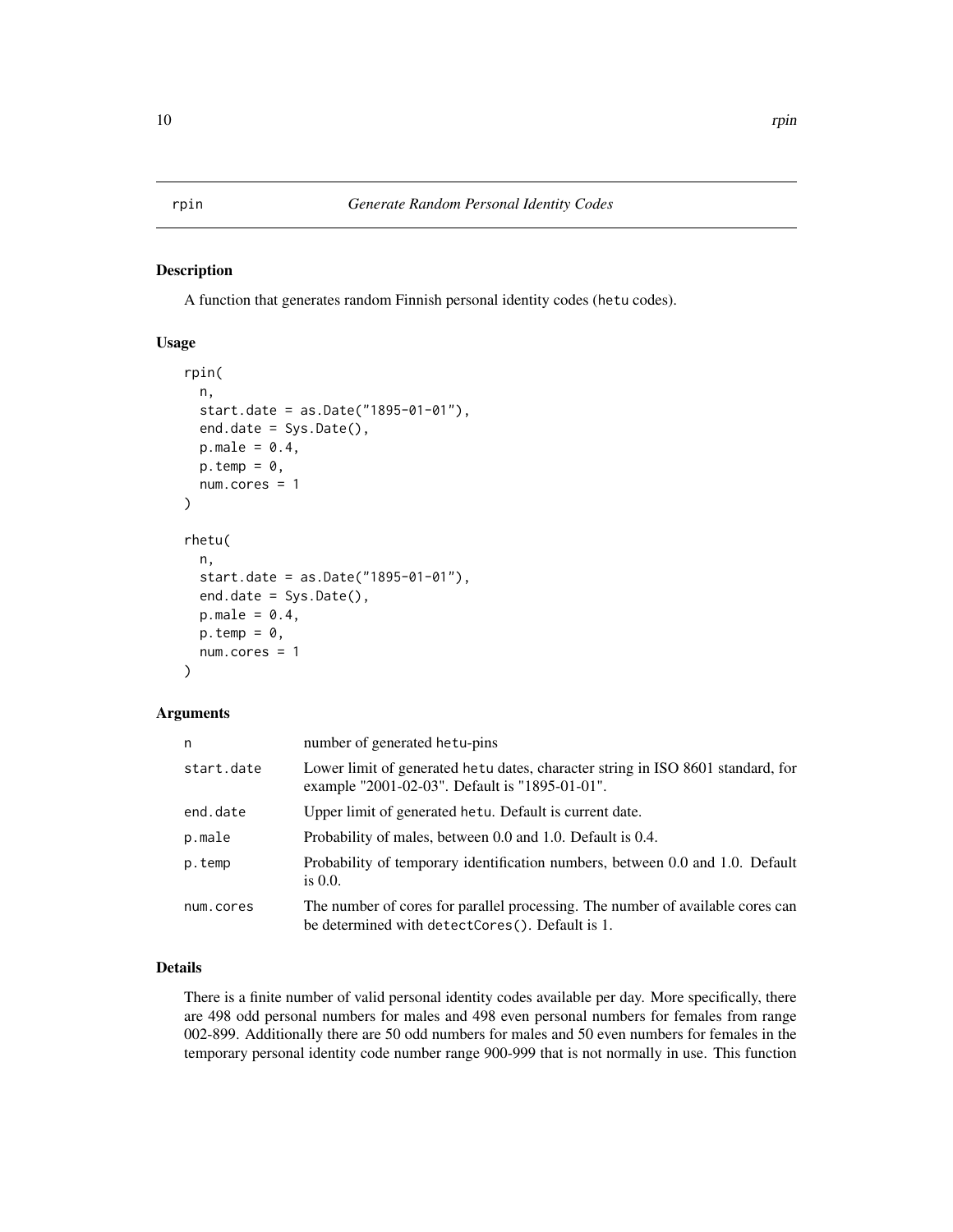<span id="page-10-0"></span>will return an error "too few positive probabilities" in sample.int function if you try to generate too many codes in a short enough timeframe.

The theoretical upper limit of valid PINs is in the millions since there are 898 PINs available for each day, 327770 for each year. In practice this number is much lower since same personal number component cannot be "recycled" if it has been used in the past. To illustrate, if an identity code "010101-0101" has already been assigned to someone born in 1901-01-01, a similar code "010101A0101" for someone born in 2001-01-01 could not be used.

#### Value

a vector of generated hetu-pins.

#### Author(s)

Pyry Kantanen, Jussi Paananen

#### Examples

```
x \leftarrow rpin(3)
hetu(x)
hetu(x, extract = "sex")hetu(x, extract = "ctrl.char")
x \leftarrow \text{rhetu}(3)x
```
satu\_control\_char *Finnish Unique Identification Number Control Character Calculator*

#### Description

Calculate a valid control character for an incomplete Finnish Unique Identification Number (FINUID, or sähköinen asiointitunnus SATU).

#### Usage

```
satu_control_char(pin, print.full = FALSE)
```
#### Arguments

| pin        | An incomplete FINUID that has 8 first numbers.                                                                            |
|------------|---------------------------------------------------------------------------------------------------------------------------|
| print.full | Should the function print only the whole FINUID-number (TRUE) or only the<br>control character (FALSE). Default is FALSE. |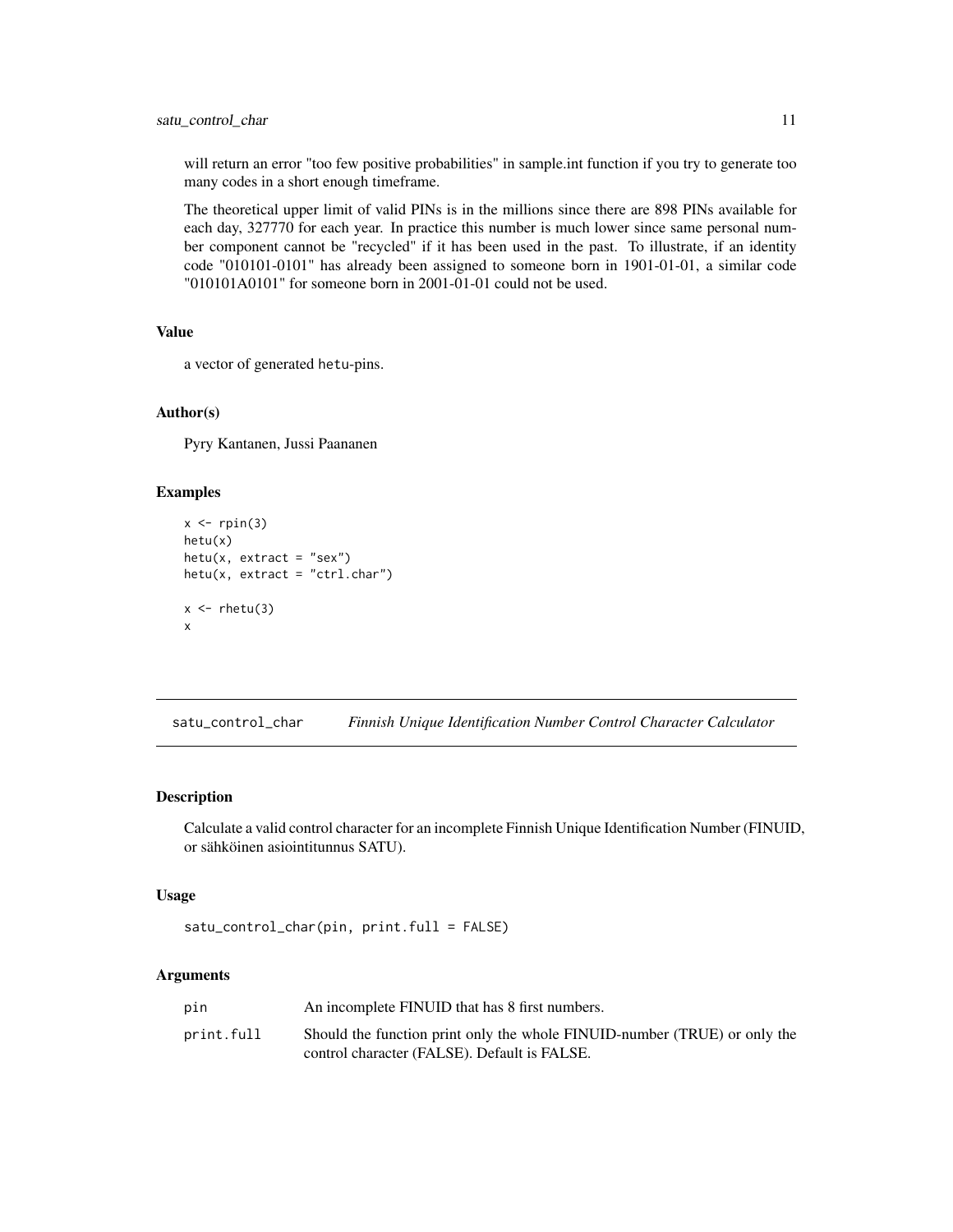#### <span id="page-11-0"></span>Details

This method of calculating the control character was devised by mathematician Erkki Pale (1962) to detect input errors but also to detect errors produced by early punch card machines. The long number produced by writing the birth date and the personal number together are divided by 31 and the remainder is used to look up the control character from a separate table containing alphanumeric characters except letters G, I, O, Q and Z.

The method of calculating the control character does not need century character and therefore the function has an option to omit it.

#### Value

Control character, either a number 0-9 or a letter (length 1 character). If parameter print.full is set to TRUE, the function returns a complete FINUID / SATU number (length 9 characters).

#### Author(s)

Pyry Kantanen

#### See Also

For more detailed information about FINUID, see Finnish Digital and population data services agency website: <https://dvv.fi/en/citizen-certificate-and-electronic-identity>

#### Examples

# The first assigned FINUID number, 10000001N. satu\_control\_char("10000001")

satu\_ctrl *Check Validity of Finnish Unique Identification Number (SATU)*

#### **Description**

A function that checks whether a satu (Finnish Unique Identification Number) is valid. Returns TRUE or FALSE.

#### Usage

```
satu_ctrl(satu)
```
#### Arguments

satu a vector of 1 or more Unique Identification Numbers

#### Examples

```
satu_ctrl("10000001N") # TRUE
satu_ctrl(c("10000001N", "20000001B")) # TRUE FALSE
```